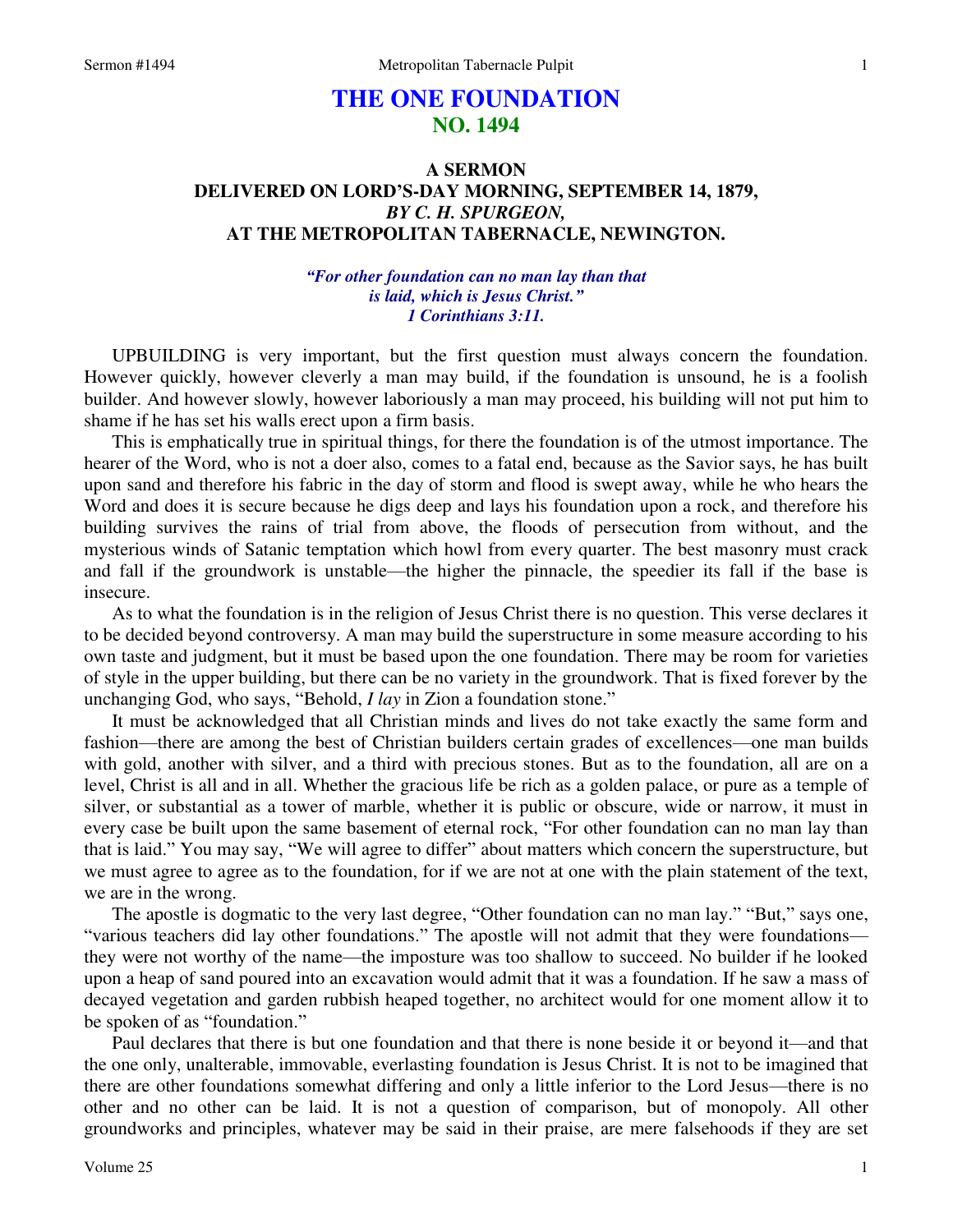forth as foundations, for the Lord Jesus has exclusive possession of that title, and in Him alone all that is fundamental is summed up, "Neither is there salvation in any other: for there is no other name under heaven given among men, whereby we must be saved."

 And truly, when you think that God from all eternity has made His only-begotten Son to be the foundation and cornerstone, it will be seen that this rock goes deep into the very nature of things, ay, deep as infinity itself, and therefore there cannot be two of the kind, for of whom else is it written that verily He was foreordained before the foundation of the world? Of whom else is it said, "I was set up from everlasting, from the beginning, or ever the earth was"? When you think that this foundation is nothing less than divine, for Christ is very God of very God, it is as impossible that there should be two foundations as that there should be two Gods.

 You must imagine two redemptions before you can conceive of two groundworks for our confidence. Who will dream of two atonements, two Saviors, two Christs? Yet must such a thing be before there can be two foundations. None but Jesus, the divine Savior, could sustain the weight of a single soul with all its sins, much less of all the souls which are built up into the temple of God. Jesus alone can sustain our eternal interests, deliver us from eternal wrath, or lift us into eternal bliss. "There is one God, and one mediator between God and men, the man, Christ Jesus." His own words in prophecy are very positive, "I, even I, am the LORD, and beside me there is no Savior," and equally express is His personal declaration, "I am the way, the truth, and the life: no man comes unto the Father, but by me."

 I will sketch out my discourse with these four lines which I may not always be able to keep from intersecting each other, but they shall each be marked deeply and broadly, so that none can help seeing them. First*, no church but what is built on Christ.* Secondly, *no Gospel but what is built on Christ*. Thirdly, *no hope of salvation but what is built on Christ.* And fourthl*y, no Christian but what is built on Christ*.

### **I.** First, there is NO CHURCH BUT WHAT IS BUILT ON CHRIST.

 I mean, of course, no true, no real church. There are many churches in the world, so called, but this may be laid down as a first principle that there is but one church and that this one church is built upon Christ alone. Whatever community, congregation, hierarchy, sect, or corporation may call itself a church, or even *the* church, if it is not built upon Christ it is not a church at all. No matter how great in numbers, nor how ancient, nor how wealthy, nor how learned, nor how pretentious, bigoted, dominant, or exclusive it may be, it is not Christ's church if it is not built upon Christ.

 To begin with, a *foundation is the first portion* of a building, and so is the Lord Jesus first and foremost with His church, for His people were chosen in Him. God has always had in His purpose and decree a chosen people, but He has had no such people apart from Christ. The apostle says, "Blessed be the God and Father of our Lord Jesus Christ, who has blessed us with all spiritual blessings in heavenly places in Christ: according as he has chosen us in him before the foundation of the world."

 We were chosen in Christ Jesus. He is "the first born among many brethren" and the Lord has "predestinated us to be conformed to the image of his Son." The first setting apart of the church and making it to be the peculiar inheritance of God was in connection with Christ.

### *"'Christ, be My first elect,' He said, Then chose our souls in Christ our Head."*

We were never otherwise chosen, nor otherwise beloved, nor otherwise appointed to eternal life than as regarded in Christ Jesus and one with Him. No single soul can be said to be elect otherwise than as it is considered in connection with Christ. Much less then is there a church of God apart from the eternal purpose concerning Christ Jesus, the covenant head and federal representative of His people. The foundation must be laid first and so was our Lord Jesus Christ first appointed. "Therefore thus says the LORD God, Behold, I lay in Zion for a foundation stone, a tried stone, a precious cornerstone, a sure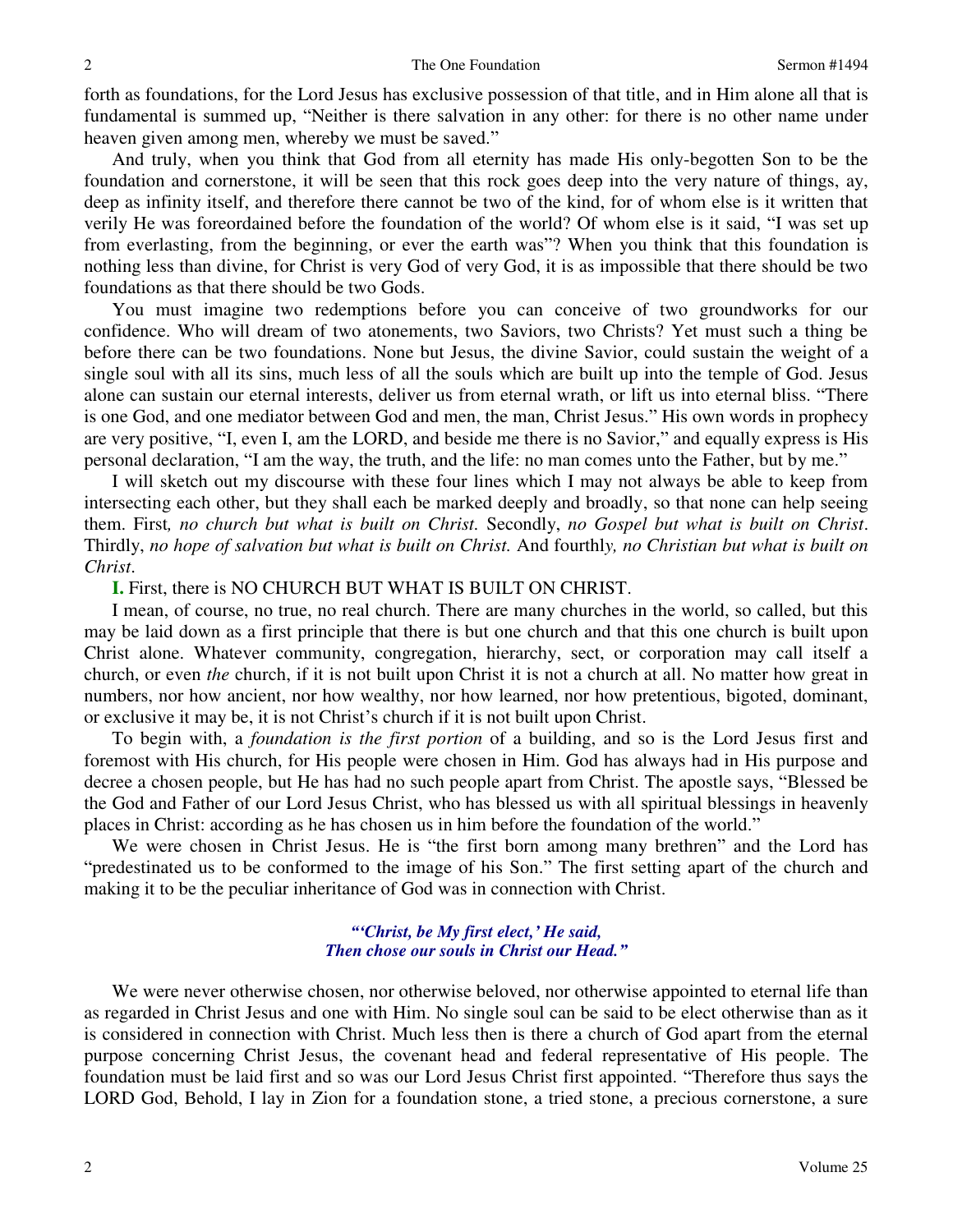foundation." Jesus is called by the Father, "Mine elect in whom my soul delights," and there are none elect except such as are in Him in the eternal purpose of grace.

 But next, *a foundation is the support of all*, and there is no church but that which derives all its support from Christ Jesus. If there is any company of people calling themselves a church who depend for salvation and eternal life upon anything beside, or beyond the merit of Christ's atoning blood, they are not a church. That all things are of God and that He has reconciled us unto Himself by Christ Jesus is a truth never to be doubted. The atoning Savior is the cornerstone of the church. He is the one rock of our salvation, the one pillar of our strength. As living stones, we are built up into a spiritual house, but we one and all rest and depend upon Him and upon no other.

 To us the Word of the Lord has come with power, "Therefore let all the house of Israel know assuredly that God has made that same Jesus, whom you have crucified, both Lord and Christ." The great atoning sacrifice of Christ must be the sole reliance of the whole church as well as of each individual, and this must be set forth with great clearness and distinction as its first and greatest doctrine—salvation by Christ Jesus, "in whom we have redemption through his blood, the forgiveness of sins, according to the riches of his grace." The atonement taken away, no church remains. Call the community a religious club if you like, but it is no church when once the atonement made by the Lord Jesus, through His death in the room and stead of His people, is denied or ignored.

 Nor do we judge a community to be worthy of the name of a church which places its dependence for its present power and future progress anywhere but in the almighty Savior. Jesus says, "Because I live you shall live also," and the church must draw its daily life from the immortality of her glorious Head. He that loved us and died for us and rose again is pledged to keep His own, and on that pledge let them repose their faith.

 Because all power is given unto Him in heaven and in earth, therefore we go forth to teach the nations. He has said, "Lo, I am with you alway, even unto the end of the world," therefore have we strength to go forth for the conquest of the world. But if we depend upon an arm of flesh, upon the secular power, upon carnal wisdom, upon education, or eloquence, or prestige, or upon our own zeal and ardor, and not upon Christ, we are leaving the rock for sand. We cannot thus build up Christ's church, nor ought we to attempt it.

 The strength of a living church is the living Christ. We must be very careful on this point, that when we are zealous in building, we build only upon Christ and by Christ, for edifices otherwise erected will fall in heaps. We must as a church not only rely upon the Christ that died, but upon the Christ who is gone into glory and sits at the right hand of God, ruling and reigning on our behalf, who also shall shortly come to gather together the scattered and to reign amongst His own. The true church, like a vine, derives its life sap of its branches from Jesus the stem, and from no other source. She can say of her glorious Redeemer, "My soul, wait only upon the LORD, for my expectation is from him." Other communities may lean on princes, but she comes up from the wilderness leaning on her Beloved. Other congregations may look to human greatness for support, but her eyes are towards the hills whence comes her help—her help comes from the Lord which made heaven and earth.

 Furthermore, *a foundation has the shaping of the building* and the true church shapes and forms itself upon the Lord Jesus as its ground plan and outline. The shape of a building must, to a very large extent, be determined by its foundation. If you have ever traced the foundations of an ancient abbey or castle, as they have appeared on a level with the soil, you have proceeded to infer the form of the building from the run of the ground line. Here was a sharp angle, there was a circular tower, there was a buttress, and there was a recess. The building must have followed the ground line and so must every true church be built upon Christ, in the sense of following His Word and ordinances to the best of its knowledge and understanding.

 The law of Christ is the law of the church. All the decrees of popes and councils, all the resolutions of assemblies, synods, presbyteries, and associations, and all the ordinances of men as individuals, however great they be, when they are all put together, if they at all differ from the law of Christ, are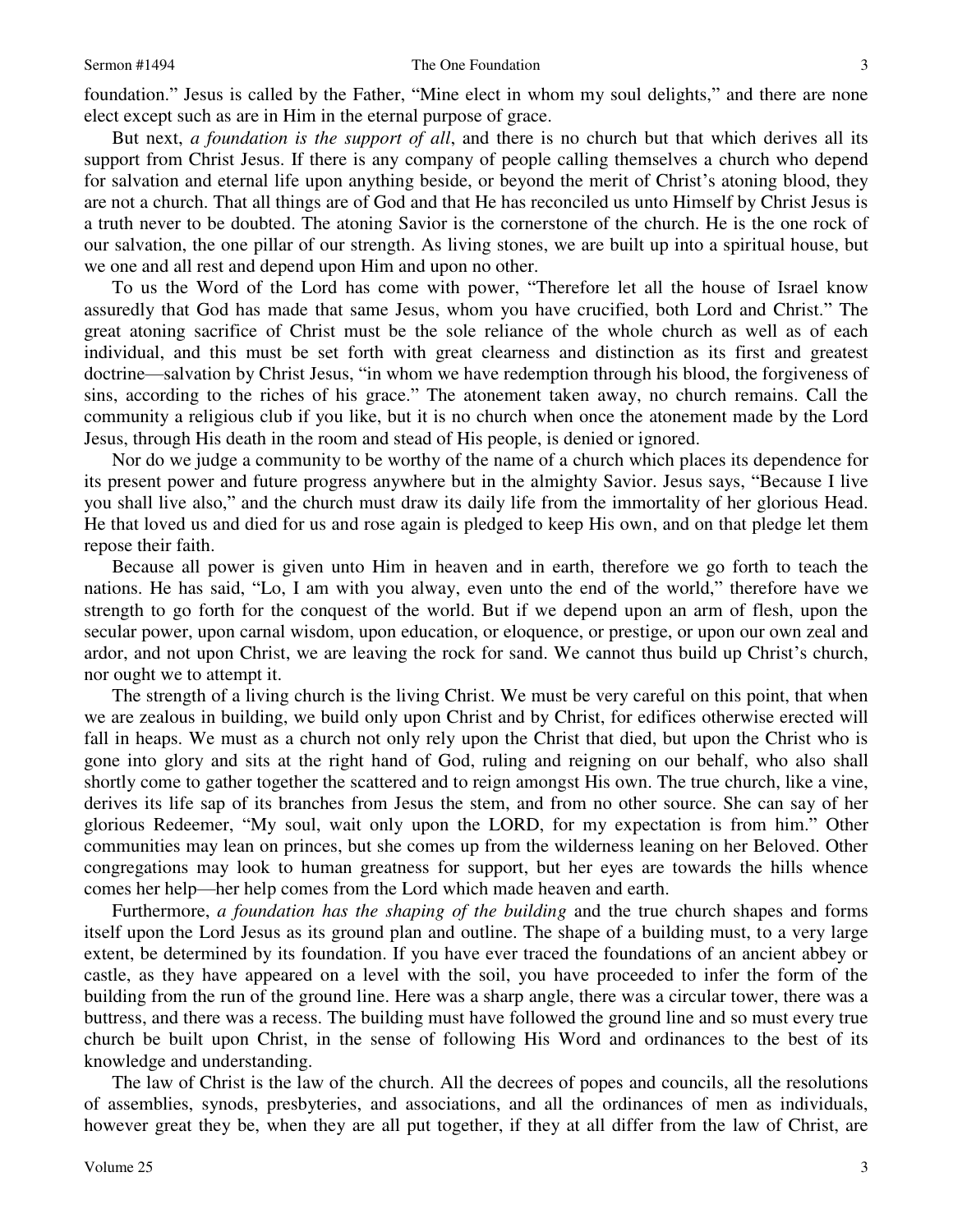mere wind and waste paper, nay, worse—they are treasonable insults to the majesty of King Jesus. Those who build apart from the authority of Christ build off of the foundation and their fabric will fall. There is no law and no authority in a true church but that of Christ Himself.

 We who are His ministers are His servants and the servants of the church, and not lords or lawmakers. To His law a faithful church brings all things as to the sure test. As churches we are not legislators, but subjects. It is not for us to frame constitutions, invent offices, and decree rites and ceremonies, but we are to take everything out of the mouth of Christ and to do what He bids us, as He bids us, and when He bids us.

 Parliaments and kings have no authority whatever in the church, but Christ alone rules therein. If any portion of a church is not based upon Christ, it is a mere deforming addition to the plan of the great Architect, and mars the temple which God has built and not man. What a blessed thing it is to feel that you belong to a church which has the rock under it, because it is constituted by Christ's authority. We feel safe in following an ordinance which is of His commanding, but we should tremble if we had only custom and human authority for it. How secure we feel in believing a doctrine which is of our Lord's teaching, for we can say, "This is not mere opinion, this is not the judgment of a wise man, this is not the decree of councils, but this is the Master's own declaration."

 Not one of His words shall ever fall to the ground. There is in His authority no change—forever is His Word settled in heaven and He is in Himself the same yesterday, today, and forever. Steadfast is that church which carefully follows His guiding line, but that which departs from His fixed rule and authority has left the foundation, and therein ceased to be a church.

A *foundation is indispensable* to a building and so Christ is indispensable to a true church. In a house you could do without certain of the windows, you might close a door, and you might remove parts of the roof, and still it might be a house, but you cannot have a house at all if you take away the foundation. And so you cannot have a church of Christ if Jesus Christ is not there as the foundation and cornerstone.

When sermons are preached without so much as the mention of Christ's name, it takes more than charity—it requires you to tell a lie to say, "That was a Christian sermon." And if any people find their joy in a teaching which casts the Lord Jesus into the background, they are not His church or else such teaching would be an abomination to them. Yet I have heard it said that from some ministries you may go away like Mary Magdalene from the sepulcher, exclaiming, "They have taken away my Lord, and I know not where they have laid him."

 One told me the other day that he had heard a discourse from a Christian pulpit which would have been applauded by Jews and Muslims, for there was not a trace of Christ in it. Another declared that in another place he heard priests, and clergy, and sacraments so much puffed up that as for faith in the Lord Jesus it seemed to be a very small matter. Brethren, this is not so in the church of Christ. There the Lord Jesus is Alpha and Omega—first and last—beginning and end. True Christians make much of Christ. Indeed, they make all of Him.

 And as for priests and preachers they say, "Who then is Paul, and who is Apollos, but ministers by whom you believed, even as the Lord gave to every man"? O brethren, let us see to this. If anything be put into Christ's place we make it an antichrist, and we are not Christians, but anti-Christians. The true church says, "Give us what learning and eloquence you will, but we cannot be content except Christ be glorified. Preach us what you may, we will never be satisfied unless He who is the express image of the Father shall be set forth in our midst." Then, I say, she speaks like the true bride of Christ, but if she can be content to see her Lord dishonored, she is no chaste spouse of Christ.

Let us put this, our first point, in a few sentences. It is not the union of men with men that makes a church if Jesus Christ is not the center and the bond of the union. The best of men may come into bonds of amity, and they may form a league, or a federation, for good and useful purposes, but they are not a church unless Jesus Christ is the basis upon which they rest. He must be the ground and foundation of the hope of each and of all.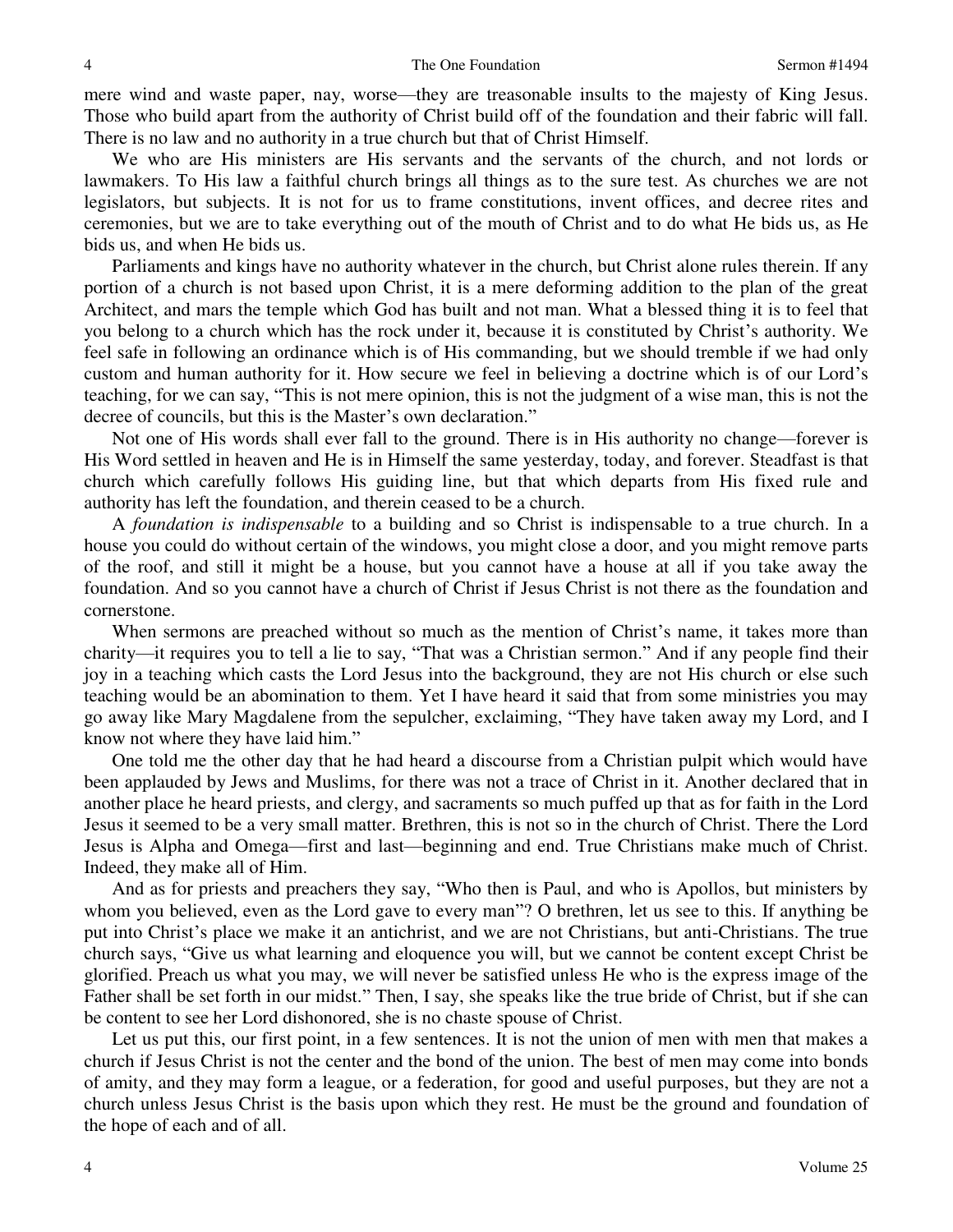#### Sermon #1494 The One Foundation

 Neither can a church be created by a mere union to a minister. It is most good and pleasant to see brethren dwelling together in unity—it is most advantageous that between the pastor and his flock there should be perfect love, but the relationship must not be exaggerated beyond due bounds. Brethren, there must be no glorying in men, nor blind following of them. A body formed of individuals whose religion lies in drinking in the theories and opinions of a religious teacher falls short of being a church of God. The church is not built on Paul, nor upon Apollos, nor upon Cephas, but upon the sole authority of Jesus Christ. We are not to be believers in Luther, Calvin, Wesley, or Whitefield, but in Christ. Of such believers a true church must be composed.

Neither is a church made by the following of any particular form or rite. We have one Lord, one faith, one baptism—and we are bound to be loyal to Christ in His ordinances as in all else, but it is not the practice of an ordinance which constitutes a church. It is well to be united and bound together in loyalty to the faith once delivered to the saints, but unless there is vital, personal union with the person of Christ on the part of the members of the church, their association may constitute a league for the defense of orthodoxy, or a confederation for the maintenance of a form of religious thought, but it is not a church.

 No, most blessed Lord, You must be there or nothing is there! Pastors, elders, deacons, teachers, evangelists—these are courses of precious stones in the heavenly temple, but without You they are no church, for the foundation is wanting. All Your saints come to You and rest on You, O Christ, and in You all the building, fitly framed together, grows unto a holy temple in the Lord. You, O Christ, are the seed-corn out of which the church grows, the stem from which it branches, the head in which it lives, the shepherd by whom it is fed, the captain by whom it is marshaled, the husband to whom it is married. You are, indeed, the all in all of the church which You have redeemed with Your own blood.

> *"God hath a sure foundation given, Fixed as the firm decrees of heaven The changeless everlasting rock, That braves the storm and bides the shock.*  **There build:** *the gates of hell in vain Against that rock their war maintain. Christ is the rock, the cornerstone, God rears His beauteous house thereon."*

Thus far, then, we have declared that there is no church except that which is built on Jesus Christ. This truth we assert in the face of all men—let them make what they will of it.

**II.** Secondly, we assert that there is NO GOSPEL BUT WHAT IS BUILT ON JESUS CHRIST. There are many pretended gospels in the world. Paul said once, "another gospel," and then he corrected himself and said, "which is not another," for strictly speaking there is only one Gospel and there cannot be two. The good news, God's good news to men, is one. There never were two Gospels, for there never were two Savior's or two redemptions, and there never will be. But a Savior and a redemption are necessary to a Gospel and therefore there can be only one.

 The foundation of the Gospel is one, namely Jesus Christ, and there is no other possible foundation. For, first, *there is but one Mediator, by whom God speaks words of grace*. "There is one God and one mediator between God and men, the man, Christ Jesus." If then, beloved, any man shall come to you and say, "God has spoken to me and bidden me to say to you somewhat other and above what Jesus has said," receive him not. If any man say unto you, "I have a revelation from heaven and God bids me speak," if he speak not according to the words of Christ Jesus, he is a false prophet and comes not from God at all.

Yea, moreover, if bishop, or council, or church speak otherwise than Christ has spoken, the truth is not in any of them. All that ever spoke from God, both before Christ and after Christ, have spoken after their manner and measure in the same fashion as Christ Jesus, the Lord, for the voice of God is not two,

5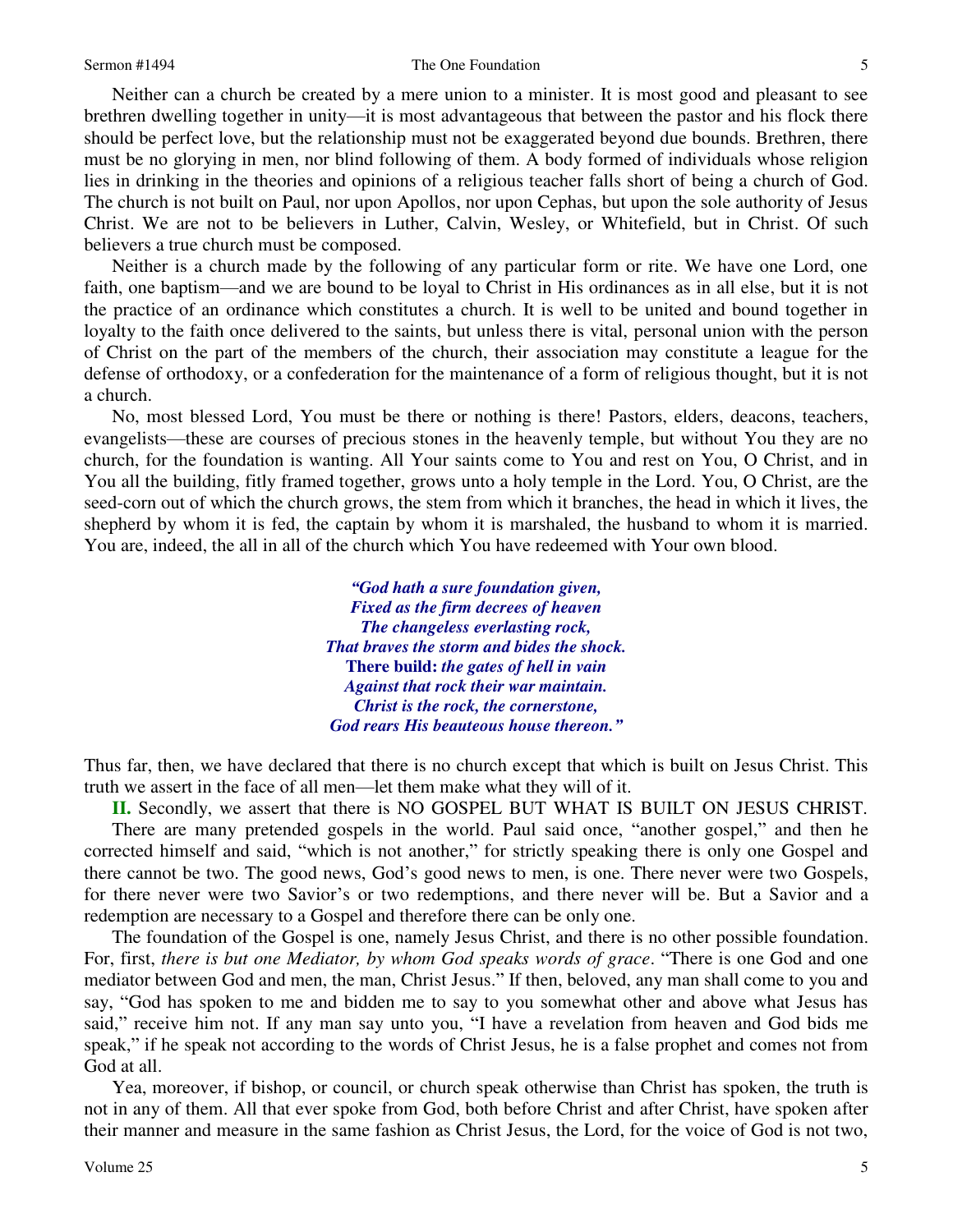but one, and the Word of God is not two or three, but one. And now at this day you may rest quite certain that if God has anything to say to us, He has in these last days spoken to us by His Son, and His own hand has closed and sealed the revelation of God. Woe unto us if we hear Him not and woe unto us if we listen to other voices. Indeed, if we be the sheep of Christ, we shall not regard new voices, for our Lord has said it, "A stranger will they not follow, for they know not the voice of strangers." The true Gospel comes through Christ as the Mediator, and through Him alone, and that which comes otherwise is not the Gospel.

 The *true Gospel has Christ's divine person as its glory* and there can be no Gospel without this. Christ is God and in Him dwells all the fullness of the Godhead bodily. In the person of Christ, the divinity has come down to us to heal our diseases and remove our griefs. Now, if you hear of a Gospel which begins by saying that Christ is not the Only-Begotten of the Father or that He is not the Son of God, close your ears to it, for it is not the Gospel of God. Unless Jesus is extolled as certainly God over all, blessed forever, the preaching is not the Gospel.

*Jesus Christ is the essence of the Gospel—*He Himself is the good news, as well as the medium of it. The good news is that God has sent His only-begotten Son into the world that we might live through Him. Eternal redemption has been obtained for us by the life, death, and resurrection of the Lord Jesus and this is the Gospel. There is pardon through His blood, justification through His righteousness, and sanctification through His Spirit. Complete salvation is freely provided for believers in Him and the grace of God through Him is abundantly displayed to the very chief of sinners.

 God has made Him to be unto us wisdom, and righteousness, and sanctification, and redemption—in fact, all the blessings that are needed to lift man up into the favor of God and keep him there forever, are stored up in the person of Jesus, in whom God's love has displayed itself to the fullest degree. Jesus is the sum and substance, crown and glory of the Gospel.

 If then, you hear a Gospel in which the freewill of man is spoken of as the main agent, in which the works of man, or the forms and ceremonies practiced by priests are set up as being fundamental things, reject such teaching, for it is not the good news from heaven. The one good news is this, "God was in Christ, reconciling the world unto himself, not imputing their trespasses unto them." Let others preach what they please, as for us, "We preach Christ crucified." Jesus Himself preached the very Gospel of the Gospel when He cried, "Come *unto me*, all you that labor and are heavy laden, and I will give you rest."

 Now then, brethren, for I speak to many of you who teach the Gospel, I beseech you to recollect my simple text of today and henceforth teach nothing apart from Christ. The teaching of doctrines is not the teaching of the Gospel if those doctrines be held in a dry, didactic style apart from Christ. Suppose I preach the doctrine of election—that is one thing, but unless I preach that we are chosen in Christ, I have left out the foundation and my teaching crumbles to the ground—as a bowing wall shall it be and as a tottering fence.

 Suppose I preach final perseverance, it is well. But I have not preached the Gospel unless I show that it is because Jesus lives, we shall live also and that the preservation of the saints depends on their union with Him. Suppose I am teaching justification—it is not the true justification unless it is the righteousness of God in Christ Jesus which I hold forth. Herein I commend to you the example of the earlier preachers of the church. From such of their writings as remain, we gather that they dwelt much upon the actual events of the Redeemer's life. They are not always so clear as one could wish upon the great doctrines as Paul gives them to us, but there is one point in which they excel.

 You may not hear enough from them about justification by faith, but you hear a great deal concerning the precious blood of Christ. They do not always speak so clearly upon regeneration as we could desire, but they speak much of the resurrection of Christ, and of the newness of life which His saints enjoy in virtue thereof. Pardon to them is a washing in the blood of Christ. Conversion is being called by Christ. Resurrection is a risen Christ. Everything is brought out as a matter of fact arising from the actual life and death of the Savior and I am free to confess that I greatly admire this way of preaching the Gospel.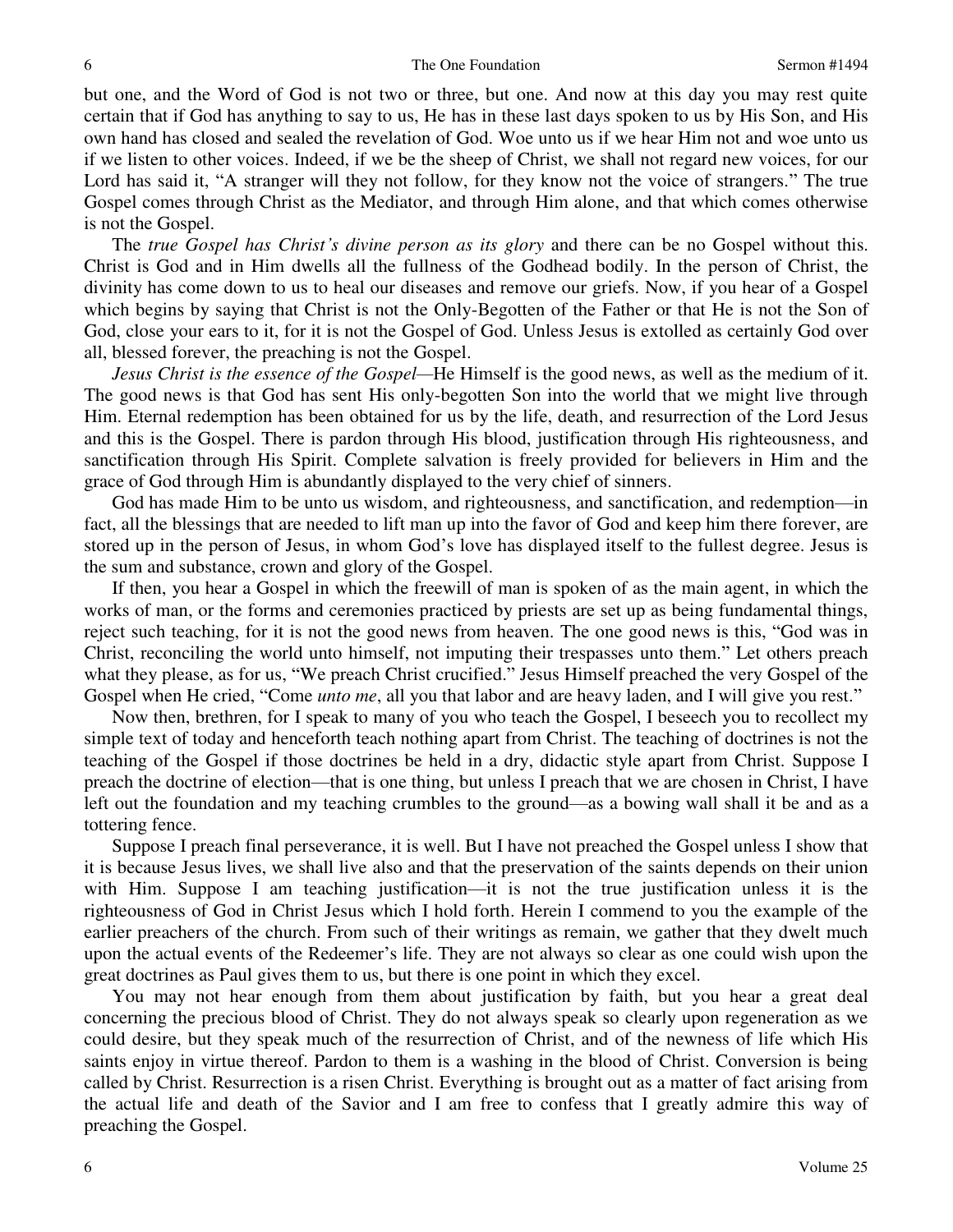### Sermon #1494 The One Foundation

 How does Paul put it? What was the Gospel to him? Hear him, "Moreover, brethren, I declare unto you the gospel which I preached unto you, which also you have received, and wherein you stand; by which also you are saved, if you keep in memory what I preached unto you, unless you have believed in vain. For I delivered unto you first of all that which I also received, how that Christ died for our sins according to the scriptures; and that he was buried, and that he rose again the third day according to the scriptures; and that He was seen of Cephas, then of the twelve." Thus, you see, Paul's body of divinity was the life and death of that only embodied divinity, the Lord Jesus.

 My brethren, always set forth the Gospel in close connection with your Lord, fetching it, as it were, out of Him. The juice of the grape is pleasant, but if you would know what it is in all its purity keep the grapes near you and press them in the vineyard where they grow. So the Gospel is the wine of Christ, but it is sweetest when it flows fresh from the cluster. Preach Jesus Christ when you preach His doctrine or else you may make the doctrine to be like the stone at the door of His sepulcher, whereas it ought to be like a throne of ivory on which, like another Solomon, your Lord sits resplendent.

 Some preach experience and they do well, but they should be exceedingly careful to keep Jesus very prominent. We have a school of brethren who preach little else than experience and I do not condemn them. But what is the experience of a poor fellow sinner to me? How does it help me to hear that he groans as I do or sings as I do? It may be of some small service to me, but there are more excellent things. I need to know how Jesus felt and what Christ can do for my brother and for me. Experience is admirable when Jesus Christ is set forth in it, but if you take up an experiential vein of things, whether of human corruption or have human perfection, and Jesus Christ is put in the background, you are marring the Gospel. Jesus is the one foundation and there is no Gospel apart from Him.

 So, too, with practice. By all means let us have practical preaching and plenty of it, and let it come down sternly and faithfully on the vices of the times. But merely to preach against this and that vice, and extol this and that virtue is a mission fit enough for Socrates or Plato, but does not well become a minister of Jesus Christ. Set Jesus forth, my practical brother. His example shames vice and encourages virtue. Set Him up as the mirror of all perfection and in Him men will see what they ought to be, and learn how to come at it. Jesus Christ, then, is the only Gospel. We leave that point being abundantly sure that you are persuaded of it.

**III.** Thirdly. THERE IS NO HOPE OF SALVATION BUT THAT WHICH IS BUILT UPON CHRIST.

 This is another point upon which I need not speak much. I will only spend a few minutes in talking upon certain other hopes. No doubt some think it must be well with them because they were brought up from their childhood most respectably. Their parents were excellent Christian people and they believe that they themselves, having never done anything very wrong, are no doubt safe.

 Ah, my dear hearers, if this is your only hope, you are lost, for you are dead in sin. That which is born of the flesh—the best of flesh that ever was—is flesh, and flesh and blood cannot inherit the kingdom of God. You must be born again, you must have a far better hope than any which can spring out of your birth and your relations.

"Ay, but," says another, "I had all the ceremonies of the church performed upon me." Yes, and it makes no difference to me what church it was. If you are building even upon rites which God has given, they will not suffice you—they cannot bear the weight of your soul. Baptism, the Lord's Supper, or fifty thousand sacraments, if men were to make so many, would not help you one solitary inch. The only foundation for your soul's hope must be Christ and none of these outward things.

"Ah," says another, "but I have diligently performed a great many good works." I would to God you had ten times as many good works, but if you have committed one single sin, no works can save you. All the good works of the best men that ever lived would make but a rotten foundation for them if they were to place reliance thereon. Abound in good works, but do not trust them. Human merit is a foundation of sand.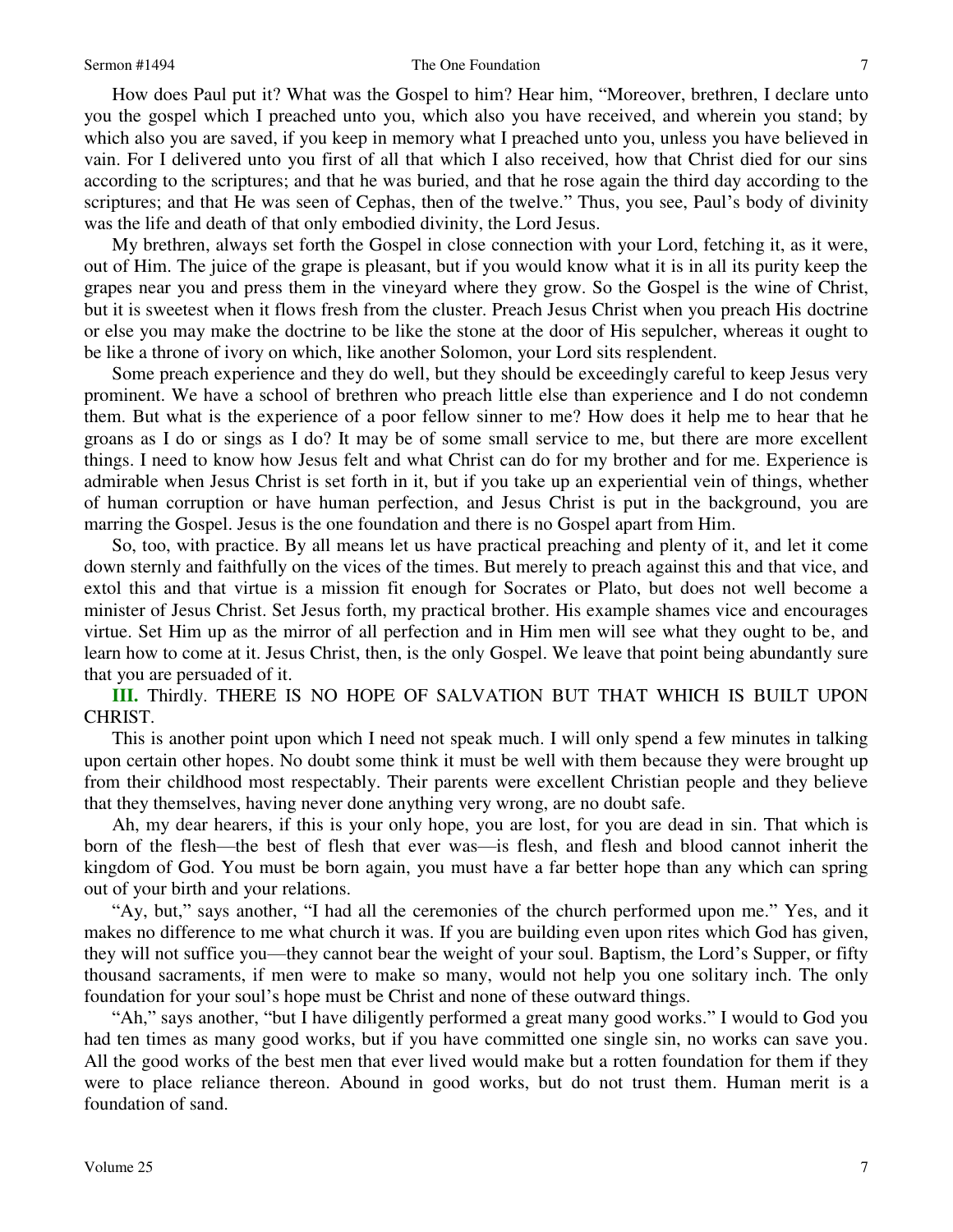"But I have had special spiritual feelings," says one. "I have been broken down, I have been lifted up." Yes, you may have been crushed down to hell's door and lifted up to heaven's gate, but there is nothing in feelings and excitements which can be a ground of hope. "Why," says one, "it has troubled me that I have not had these feelings." Do not let it trouble you, but go to Jesus Christ and rest in Him, feelings or no feelings. High frames and low frames are all delusions, if they are trusted in. We can no more be saved by our feelings than by our works.

"Oh, but," says another, "I have confidence that I am saved, for I have had a wonderful dream and moreover, I heard a voice and saw a vision." Rubbish all! Dreams, visions, voices! Throw them all away. There is not the slightest reliance to be placed upon them. "What, not if I saw Christ?" No, certainly not, for vast multitudes saw Him in the days of His flesh, and died and perished, after all. "But surely a dream will save me." It will give you a dreamy hope and when you awake in the next world your dream will be gone. The one thing to rest upon is the more sure word of testimony—Christ Jesus came into the world to save sinners and whosoever believes in Him is not condemned. I believe in Him and therefore I am not condemned.

Why do I believe my sin to be forgiven? Because Jesus died to put away the sins of believers and there is no condemnation to those who are in Him. Why do I believe myself to be justified? Because he that believes is justified—the Word of God says so. How do I know that I am saved? Because Jesus Christ has declared that whosoever believes in Him is not condemned. To believe in Him is to trust in Him, to make Him my foundation. I do trust in Him, He is my foundation and I am saved, or else His Word is not true. I know that His Word is true and therefore I am at rest. It is written, "He that believes" in him has everlasting life." I believe in Him, therefore I have everlasting life. I have His promise that I shall never perish, neither shall any pluck me out of His hand, therefore I shall never perish, neither shall any separate me from His love.

 You see, then, there is no hope of salvation but what is fixed upon Christ alone, and I do invite and entreat you, if any of you have any hope which goes beyond Christ or beside Christ, get rid of it. Throw it on a dunghill and loathe it as an insult to God. Do as the man did with the bad bank note. When he found it was a forgery, he buried it and ran away as fast as he could, for fear anybody should think the note had ever been in his possession. So, if you are trusting in anything that is not of Christ, bury your faith and run away from it, for it is a false confidence and will work ill to your soul. Let your faith cry, "None but Christ." All-saving faith delights in that cry. For eternal salvation, "other foundation can no man lay than that is laid."

**IV.** Our last point is this—THERE IS NO CHRISTIAN BUT THE MAN BUILT ON JESUS CHRIST.

 Here is a Christian and of one thing in him I am sure—I cannot tell whether he holds Arminian views or Calvinistic views, but if he is a Christian he has no foundation but Christ. Here is a person who reverences the Pope, here is another who glories in the name of Protestant, here is a third who is a Baptist—which is the Christian out of these? I answer, he is the Christian that is built on Christ, whoever he may be. But if he can do without Christ, he is not worthy of the name of Christian.

 What do we mean? Why this. I mean first, every man to be a Christian must *rest His whole soul upon Christ* as to eternal salvation. There must be no stuttering or stammering over that. There must be no mixing up the merits of Jesus with priests or ceremonies. No, it must be a clear, straight line—Christ for me. Christ everything for me—my sole and only hope. Any deviation here is fatal. On the cross is written, *Spes unica*, and it remains the one and only hope of a burdened soul.

 Next, if you are to be a Christian, *Christ must be your model*. By the aid of His Holy Spirit, you must try to do what He would have done in your position and under your circumstances. You are not to say, "I cannot follow Christ in this." You are never to renounce His leadership. If you do, you must give up being a Christian because you are bound to take up His cross and follow Him. He claims to be your King when He becomes your Savior.